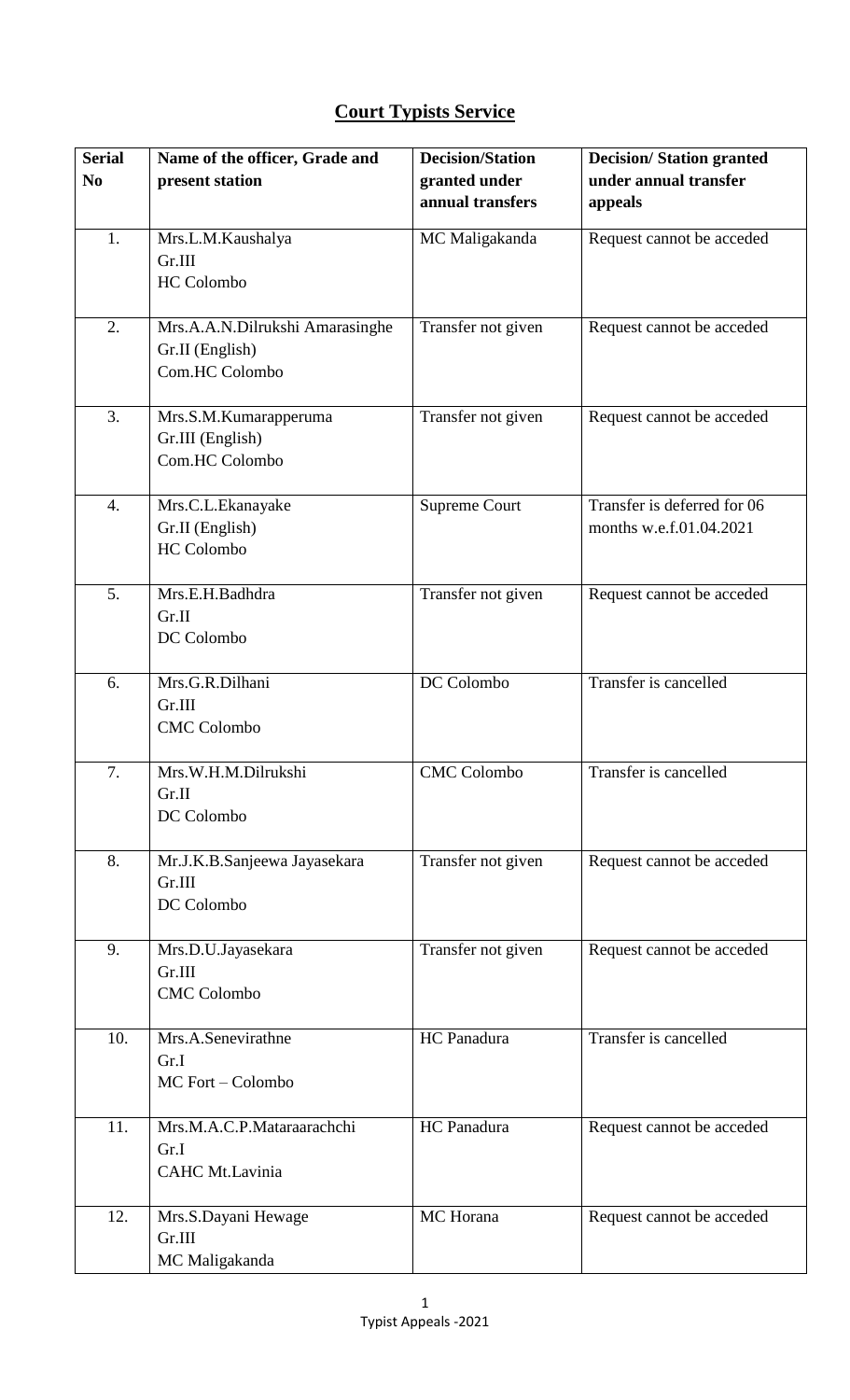| 13. | Mrs.H.L.Madhuni Prabha<br>Gr.II<br>MC Nugegoda                 | DC Mt.Lavinia         | Request cannot be acceded |
|-----|----------------------------------------------------------------|-----------------------|---------------------------|
| 14. | Miss.I.A.D.D.Chathurangi<br>Gr.III<br>MC Nugegoda              | MC Fort - Colombo     | Court of Appeal           |
| 15. | Mrs.A.K.C.M.Kusumsiri<br>Gr.III<br>Juv.MC Battaramulla         | MC Fort - Colombo     | Transfer is cancelled     |
| 16. | Mrs.M.A.D.J.Wasana Munasinghe<br>Gr.II<br>DC Horana            | MC Nugegoda           | Request cannot be acceded |
| 17. | Mrs.G.N.D.Karunarathne<br>Gr.I(English)<br><b>CAHC</b> Gampaha | Com. HC Colombo       | Transfer is cancelled     |
| 18. | Mrs.A.A.R.Chethiyamala Perera<br>Gr.III<br>DC Gampaha          | MC Mahara             | Request cannot be acceded |
| 19. | Mrs.W.H.K.Pushpakumari<br>Gr.III<br>MC Mahara                  | DC/MC Moratuwa        | Request cannot be acceded |
| 20. | Mrs.L.H.Dulani<br>Gr.III (Sinhala)<br>MC Negombo               | Supreme Court         | Request cannot be acceded |
| 21. | Mrs.R.P.N.Laksha<br>Gr.III<br>MC Welisara                      | MC Negombo            | Request cannot be acceded |
| 22. | Mrs.G.P.T.Dilini Karunarathne<br>Gr.I<br>DC/MC Minuwangoda     | DC/MC Attanagalla     | Request cannot be acceded |
| 23. | Mrs.H.M.C.Samanthika<br>Gr.III (English)<br>HC Avissawella     | <b>CAHC</b> Ratnapura | Request cannot be acceded |
| 24. | Mrs.M.B.I.D.Bandara<br>Gr.II<br>DC Avissawella                 | MC Homagama           | Request cannot be acceded |
| 25. | Mrs.P.Narmada Madhubani<br>Gr.III<br>MC Homagama               | DC Avissawella        | Request cannot be acceded |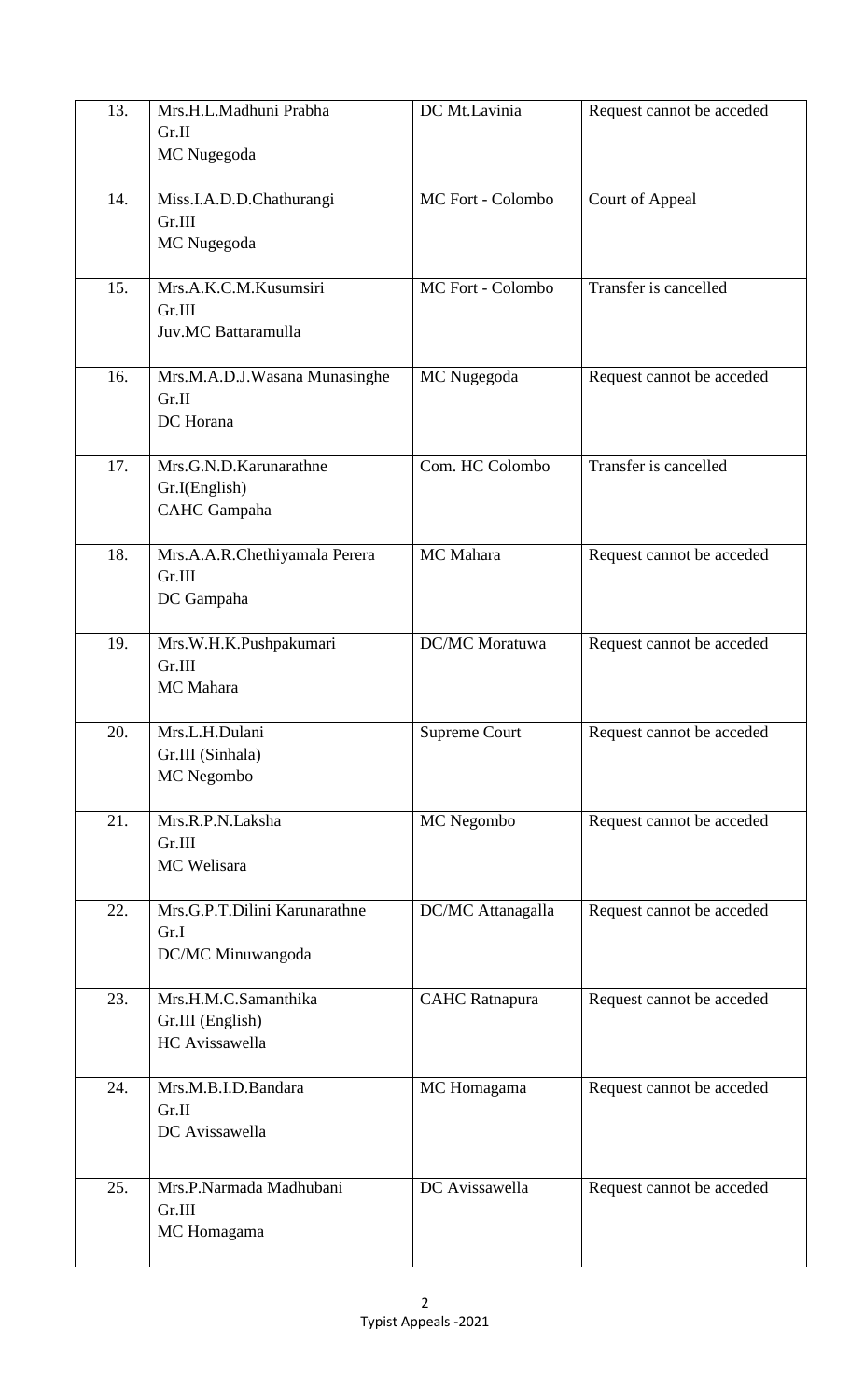| 26. | Mrs.R.L.S.Nayanarasi<br>Gr.I<br>DC/MC Baddegama                   | DC Balapitiya      | Request cannot be acceded                    |
|-----|-------------------------------------------------------------------|--------------------|----------------------------------------------|
| 27. | Mrs.P.Anoma Jayaweera<br>Gr.I<br>DC/MC Baddegama                  | DC/MC Udugama      | Request cannot be acceded                    |
| 28. | Mrs.S.P.Jeewa Laxmi<br>Gr.II<br>DC/MC Walasmulla                  | HC Hambantota      | Request cannot be acceded                    |
| 29. | Mrs.J.L.D.Wasanthi<br>Gr.II<br><b>DC/MC</b> Hambantota            | HC Ratnapura       | Transfer is cancelled                        |
| 30. | Mrs.H.M.T.D.K.Herath<br>Gr.II (English)<br><b>HC</b> Kandy        | HC Kegalle         | Request cannot be acceded                    |
| 31. | Mrs.C.N.Hendeniya<br>Gr.III<br>HC Nuwara Eliya                    | Transfer not given | Request cannot be acceded                    |
| 32. | Mrs.T.Shanthi Rukmani Peiris<br>Gr.I (English)<br>HC Nuwara Eliya | Transfer not given | Request cannot be acceded                    |
| 33. | Mrs.K.M.N.K.K.Abeykoon<br>Gr.III<br><b>DC/MC Hatton</b>           | <b>HC</b> Kandy    | Request cannot be acceded                    |
| 34. | Mrs.A.W.Pavithrika Madhushani<br>Gr.III<br><b>DC/MC Hatton</b>    | Transfer not given | Request cannot be acceded                    |
| 35. | Mrs.D.Chamina de Silva<br>Gr.II<br>HC Ratnapura                   | MC Embilipitiya    | Request cannot be acceded                    |
| 36. | Mrs.W.H.Shirani Fernando<br>Gr.I<br>HC Ratnapura                  | Transfer not given | Request cannot be acceded                    |
| 37. | Miss.H.M.Anuradhika Indiwari<br>Gr.III<br>HC Ratnapura            | Transfer not given | Request cannot be acceded                    |
| 38. | Mrs.R.A.D.N.Rajapakshe<br>Gr.II<br>DC Ratnapura                   | HC Avissawella     | Transfer is deferred until<br>further notice |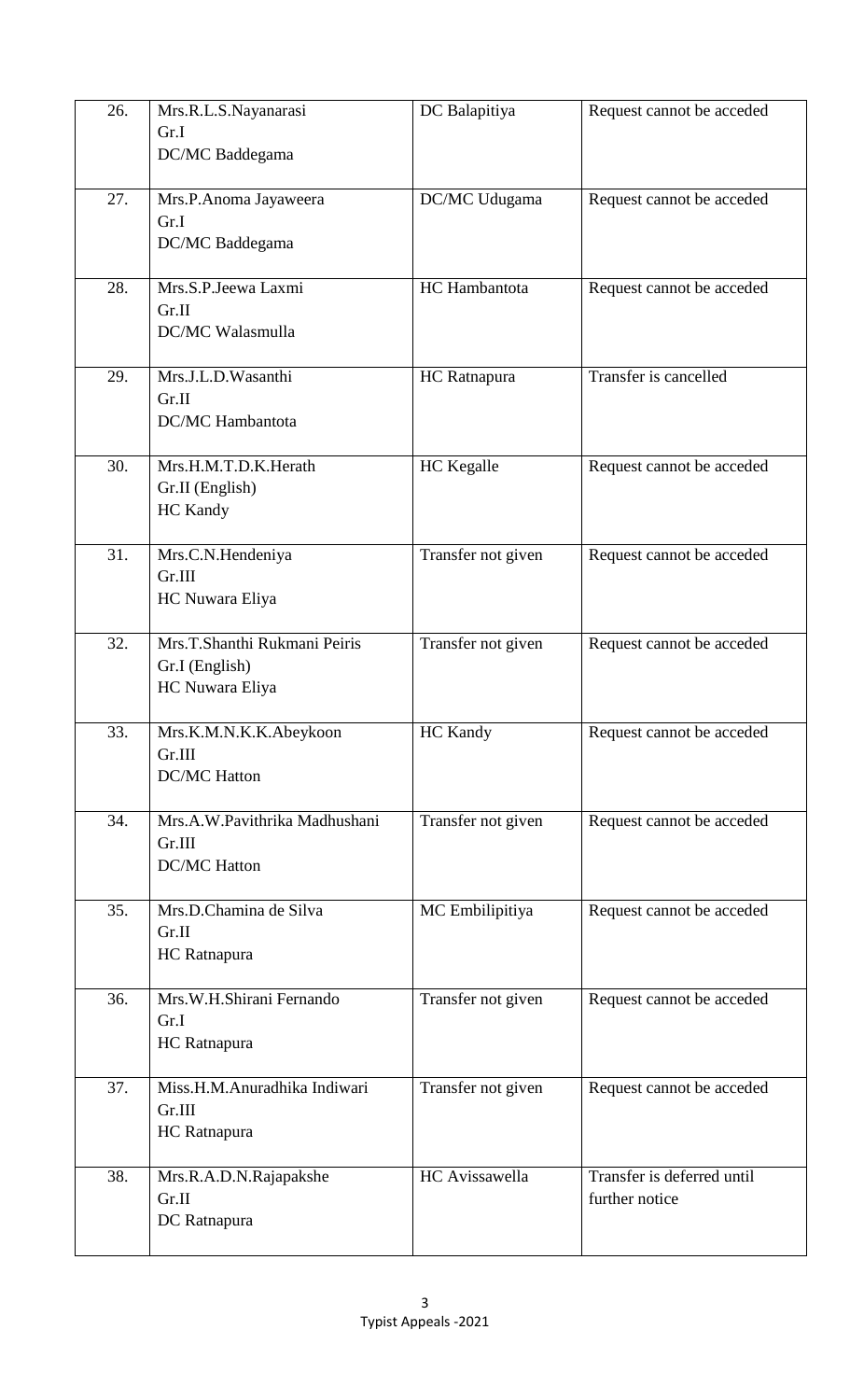| 39. | Mrs.S.M.Shashika Amali<br>Gr.II<br>HC Embilipitiya                 | DC/MC Hambantota       | Request cannot be acceded |
|-----|--------------------------------------------------------------------|------------------------|---------------------------|
| 40. | Mrs.R.Gayani Wageesha<br>Gr.II<br>HC Embilipitiya                  | DC/MC<br>Tissamaharama | Request cannot be acceded |
| 41. | Mrs.K.P.G.Chinthadevi<br>Gr.I<br>DC Embilipitiya                   | Transfer not given     | Request cannot be acceded |
| 42. | Miss.N.G.Malavisooriya<br>Gr.III<br>DC Embilipitiya                | Transfer not given     | Request cannot be acceded |
| 43. | Mrs.U.K.Sarangi Madhushika<br>Gr.II<br>MC Embilipitiya             | Transfer not given     | Request cannot be acceded |
| 44. | Mrs.G.W.M.S.Godapala<br>Gr.I<br>MC Kurunegala                      | DC/MC Maho             | Request cannot be acceded |
| 45. | Mrs.H.M.P.A.K.Jayarathne<br>Gr.III<br>MC Galgamuwa                 | MC Hettipola           | Request cannot be acceded |
| 46. | Mrs.H.K.Dinusha Madhushani<br>Gr.III<br>DC/MC Chilaw               | Transfer not given     | <b>MC/Fort Colombo</b>    |
| 47. | Mrs.L.N.C.Madhusha Liyanage<br>Gr.III<br>DC/MC Chilaw              | HC Kuliyapitiya        | Request cannot be acceded |
| 48. | Mrs.H.M.A.U.Herath<br>Gr.III<br><b>HC</b> Puttalam                 | Transfer not given     | Request cannot be acceded |
| 49. | Mrs.R.M.C.Surangani Rajapaksha<br>Gr.I<br><b>CAHC</b> Anuradhapura | Transfer not given     | Request cannot be acceded |
| 50. | Mrs.S.W.Mallika Sinhabahu<br>Gr.I<br>DC Anuradhapura               | DC/MC Kebitigollewa    | Request cannot be acceded |
| 51. | Mrs.D.R.L.M.K.Rathnayake<br>Gr.III<br>HC Polonnaruwa               | Transfer not given     | Request cannot be acceded |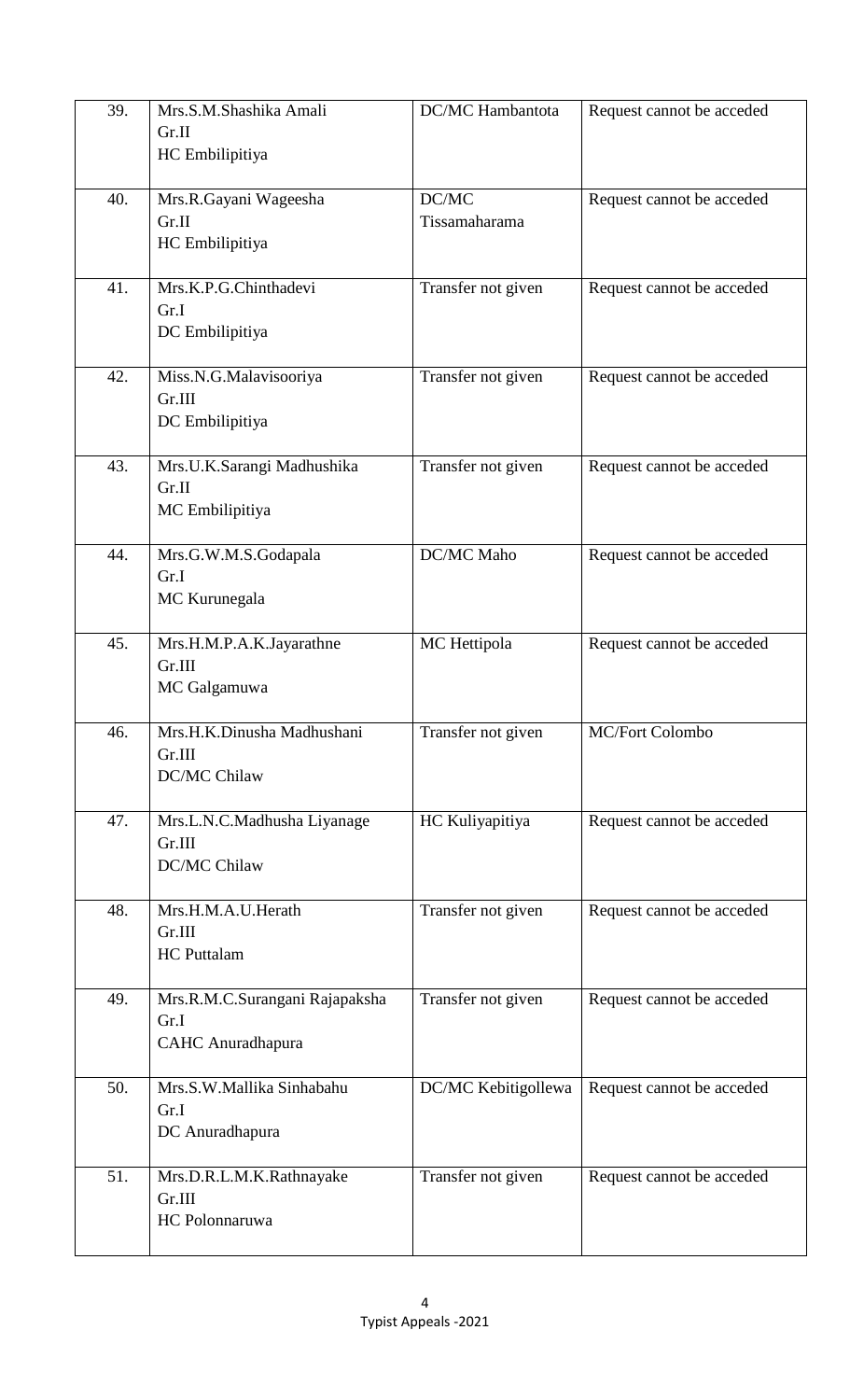| 52. | Mrs.N.M.W.R.N.K.Bandara<br>Gr.II<br>DC/MC Polonnaruwa             | Transfer not given | Request cannot be acceded |
|-----|-------------------------------------------------------------------|--------------------|---------------------------|
| 53. | Mrs.T.D.Harshani Niroshika<br>Gr.III<br><b>HC</b> Badulla         | Transfer not given | Request cannot be acceded |
| 54. | Mrs.S.M.G.Nayanathara<br>Gr.III<br>HC Badulla                     | Transfer not given | Request cannot be acceded |
| 55. | Mrs.M.H.M.Vineetha Kumari<br>Gr.I<br>DC Badulla                   | DC/MC Welimada     | Request cannot be acceded |
| 56. | Mrs.H.M.Renuka Damayanthi<br>Gr.III<br>DC/MC Mahiyangana          | MC Siyambalanduwa  | Request cannot be acceded |
| 57. | Mrs.G.P.G.Lakmali,<br>Gr.III<br>HC Monaragala                     | Court of Appeal    | Transfer is cancelled     |
| 58. | Mrs.D.M.I.M.Dissanayake<br>Gr.III<br>DC/MC Monaragala             | DC/MC Walapane     | Transfer is cancelled     |
| 59. | Mrs.H.R.Anusha Kalyani<br>Gr.III<br>MC Siyambalanduwa             | MC Nuwara Eliya    | Transfer is cancelled     |
| 60. | Mrs.P.H.Omantha<br>Gr.III (English)<br>HC Ampara                  | Transfer not given | Request cannot be acceded |
| 61. | Mrs.K.M.M.Karunarathna<br>Gr.III<br>HC Ampara                     | Transfer not given | Request cannot be acceded |
| 62. | Mrs.D.B.A.E.Anuruddhika<br>Gr.III<br>DC/MC Ampara                 | Transfer not given | Request cannot be acceded |
| 63. | Mr.H.V.Chanaka Prasath<br>Gr.III<br>DC/MC Ampara                  | Transfer not given | Request cannot be acceded |
| 64. | Mrs.D.G.I.Malkanthi Rathnasiri<br>Gr.III<br>DC/MC Dehiattakandiya | Transfer not given | Request cannot be acceded |